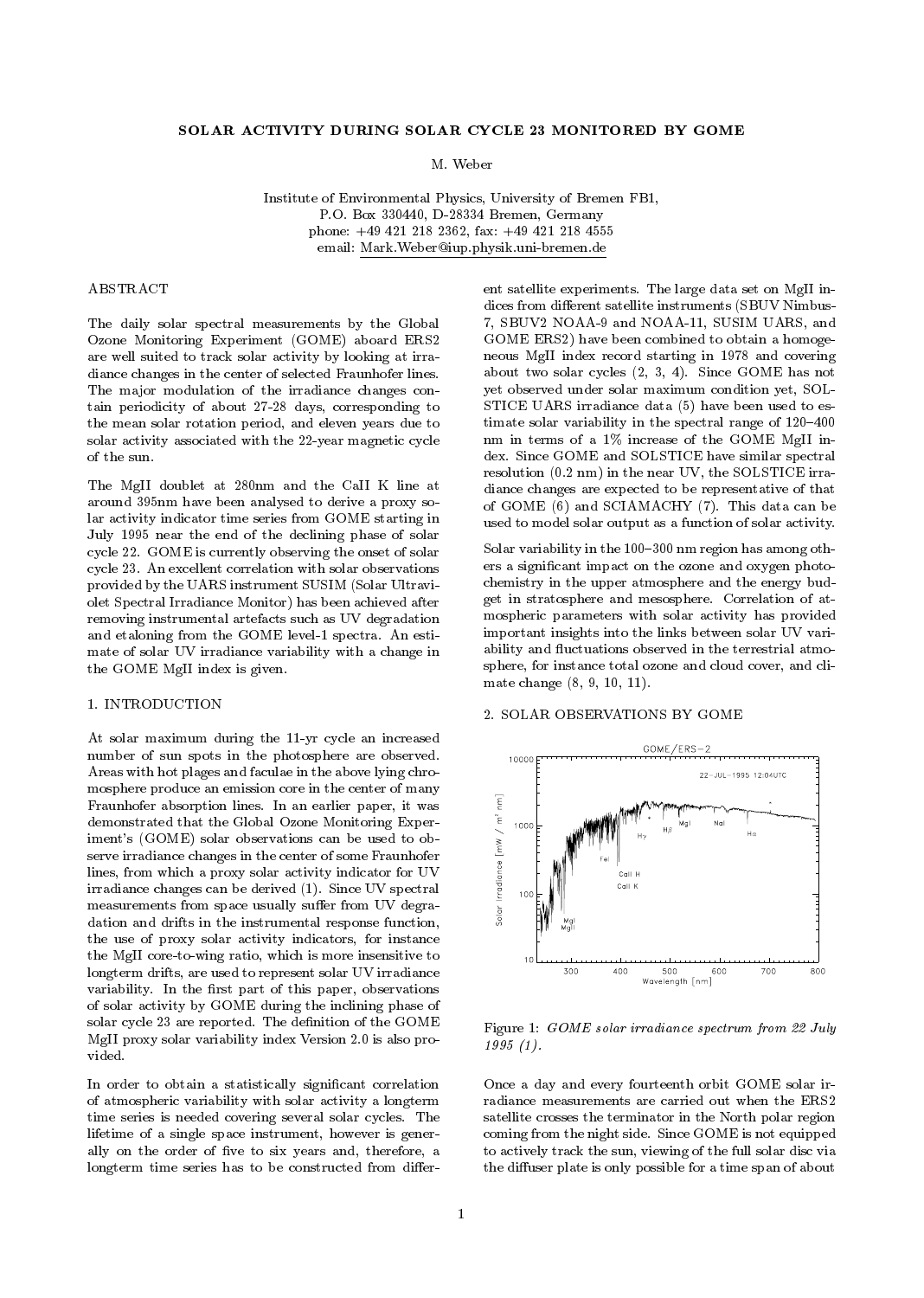$30-50$  sec. Integration times are 0.75 sec for all channels, except for the UV channel, where the integration time is doubled. A mean solar spectrum is constructed from the series of measurements during full disc solar viewing. A solar mean GOME irradiance spectrum recorded on 22 July 1995 is shown in Fig. 1. The spectral resolution varies between 0.2 nm in the UV and 0.4 nm in the visible (6). The boundaries between the four spectral channels are near 315 nm, 400 nm, and 600 nm and the asterisks marks an instrumental artefact, for instance the Wood anomaly in channel  $4(600-800nm)$ . Some of the prominent Fraunhofer lines are marked in Fig. 1.



Figure 2: Irradiance time series of the emission peaks of the CaII K  $(393.46nm)$ , Mg II k and h Fraunhofer absorption line centres (279.63nm and 280.35nm) during the period between 28 June 1995 and 22 December 1998.

## 3. SOLAR IRRADIANCE CHANGES OBSERVED BY GOME

In Fig. 2 the GOME time series of the peak emission of the MgII k and h peaks at 279.63 nm and 280.35 nm, respectively, and the CaII K peak at 393.46 nm are shown. The intensity time series shows a modulation with periodicity of about 27 days, which corresponds to the disc averaged solar rotation period. This can be explained by the lighthouse effect, where active regions are moved in and out of the field of view of the satellite and earth. As the solar activity started to increase after summer 1996 the Fraunhofer line center emission has increased

until the end of December 1998 by about 6 W/m  $\cdot$ nm from 255 W/m2 nm in the case of CaII k and 10 and 6 W/m2 nm for the k and h lines of MgII from an average of 74 and 72 W/m2 nm, respectively, during solar mini mum. Although the emission peaks of these three Fraun hofer lines can not be resolved in the GOME spectrum, the emission in the core of some of the solar Fraunhofer lines are clearly detectable.

Since no dynamic inflight calibration of the GOME spectral irradiance data (GOME Level-1 data) for instrument drifts and UV degradation has been introduced yet, an indirect recalibration procedure has been applied to remove these artefacts from the time series. One has to keep in mind that the primary purpose of GOME is the deriva tion of atmospheric trace species concentrations from the sun-normalised radiance spectra, where some of the instrumental effects are cancelled by ratioing the earthshine radiance by the extraterrestrial irradiance. The most important instrumental effects are in the order of importance, first, the shifting etalon patterns with some sudden abrupt changes, particularly after accidental cooler switching in the detector arrays, and the longterm UV degradation due to extended exposure to the harmful radiation in space, from which many UV measuring space borne sensors suffer. These corrections are described in the following Section.

# 4. UV DEGRADATION AND ETALON CORREC-

The absolute radiometrically calibrated average solar irradiance spectrum from the Shuttle SBUV (SSBUV8) experiment in January 1997 (12) has been used to determine a GOME UV degradation correction factor from the SSBUV8/GOME irradiance ratio (see Fig. 3).



Figure 3: Top: GOME channel 1 spectrum from 22 De cember 1998. Bottom: the average SSBUV8 solar irra diance recorded at a spectral resolution of  $\approx 1$  nm. Both spectra have been smoothed with a 10 nm wide boxcar  $(solid lines)$  to remove differences due to the instrument response functions and to smear out the natural variability in the narrow centres of the Fraunhofer lines.

A polynomial fitted to the low resolution SS-BUV8/GOME irradiance ratio provides the GOME UV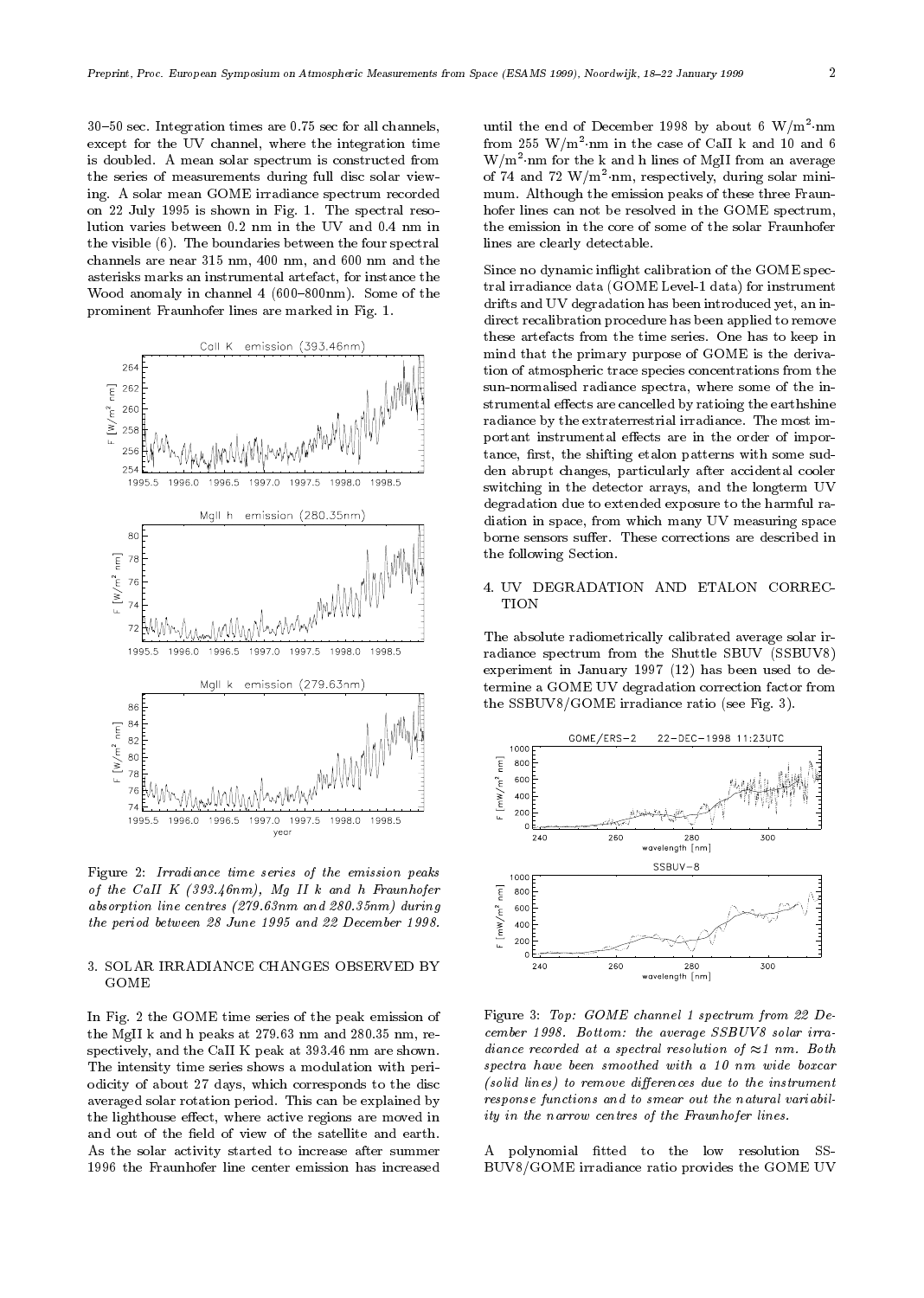degradation correction factor as a function of wavelength. A UV degradation of 55% at 240 nm and 17% at 280 nm has been observed during the 2-year period between January 1997 and December 1998 (see Fig. 4, top).



Figure 4: Top: A polynomial (solid curve) fitted to the GOME/SSBUV8 low resolution ratio (dashed curve) determines the GOME UV degradation correction factor. Bottom: Spurious etalon patterns with periods corre sponding to the thickness of the  $SiO<sub>2</sub>$  coating of the detec $tor$  array appear in the  $GOME$  irradiance ratios. The fitted polynomial (diamonds) provides the etalon correction. Small intervals surrounding the Fraunhofer line centres (280nm and 285nm) are excluded from the fit.  $F_{ref}$  is the GOME irradiance from 14 January 1997.

In the SSBUV8/GOME solar irradiance ratio, etalon fringes have been detected. From solar irradiance ratios of successive GOME measurements fringe amplitudes of several percent can be found. Particularly after accidental turn off of the Peltier elements which cool the detector array, sudden shifts in amplitudes and wavelengths of the etalon fringes were frequently observed. The fringes show periodicities corresponding to that of a  $3\mu$ m Fabry-Perot etalon. The  $SiO<sub>2</sub>$  coating on the detector arrays is a possible candidate with the required thickness. After cooler switching and a subsequent warm-up a small ice layer may condense on the coating which may change the finesse of the Fabry-Perot (alteration of the internal reflectivity and changes in the fringe amplitudes). The observed fringes have been fitted to a polynomial, which then provides the etalon correction. The maximum degree of the polynomial is selected such that adding a term in the fitted polynomial does not improve the standard deviation of the multivariate regression by more than 10% (see Fig. 4 bottom). Without the etalon correction sharp discontinuities would appear in the time series such as shown in Fig. 2.

The solar irradiance correction procedure is done in consecutive steps, the UV degradation correction is applied first followed by the etalon correction. At the moment this instrument correction should not be viewed as an absolute calibration procedure, but it proves that is suf fices to obtain an internal consistent data set, such as the peak emission (Fig. 2) or MgII index (next Section) over an extended time period.

## 5. GOME MGII SOLAR ACTIVITY INDEX

The MgII index Version 2.0 is derived from the daily mean solar spectrum (GOME Channel 1), which is part of the official GOME level-1 data product. At 280nm the GOME spectral resolution is about 0.17nm (sampling interval of 0.11nm). A UV degradation and etalon fringe corrections has been applied before deriving the MgII core-to-wing ratio (see Section 4).



Figure 5: The MgII doublet at 280nm recorded by GOME on 24 May 1996 (solar minimum) and on 1 December  $1998$  (inclining phase of solar cycle 23). The difference between the two spectra is shown scaled in the bottom and clearly shows the enhanced line center emission of the doublet peaks in early December 1998. The reference background line as determined from the average of the four wing values and the two micro windows at the centre of the two peaks are also indicated.

The wing value or background reference is defined as the mean of the maxima of four parabolas fitted thru the data pixels 335-339 (275.79-276.23nm), 340-344 (276.34-276.79nm), 400-403 (282.92-283.25nm), and 407- 411 (283.69-284.12nm) as shown in Fig. 5. The core value is given by the sum of the integrated intensities of the emission core line profile of the h and k doublet peaks. First, the centre wavelength of the k line profile is determined by finding the maximum of the cubic spline interpolant. The integrated intensity is derived by integrating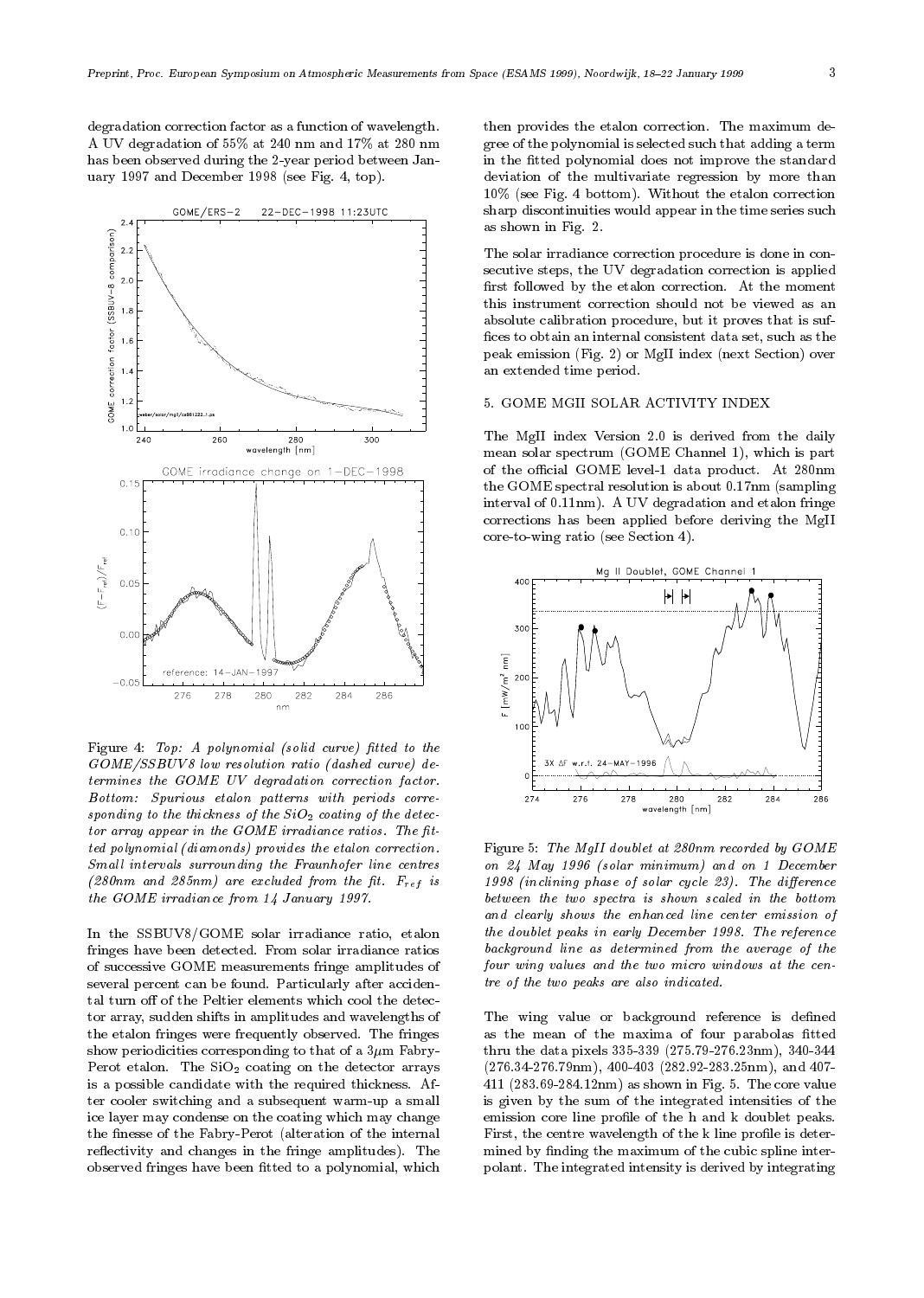the spline around this centre plus and minus the FWHM of the instrumental response function which is 1.5 times the sampling interval. The centre of the h emission core is determined by adding 0.7175nm to the k line centre. The ratio of the core (sum of integrated emission intensities) to the wing value (continuum) then defines the MgII index. The Version 2.0 definition is more similar to Version 10 of SOLSTICE (13) and Version 19r3 of SUSIM (4) and leads to a slightly improved signal-to-noise ratio and better wavelength stability.



Figure 6: The GOME MgII Index Version 2.0 time se ries starting 28 June 1995. The smooth solid line is a 27 day running average. The corresponding MgII core-towing ratio Version 19r3 derived from the SUSIM/UARS experiment, which has been scaled to the GOME value range, is shown with an offset in the bottom for comparison (4).

In Fig. 6 the GOME MgII index time series starting Figure 7: end of June 1995, three months after launch of ERS2 is depicted. GOME waslaunched at the very end of the declining phase of solar cycle 22 and is now observing the increasing solar activity of solar cycle 23 which is documented by the increase in the MgII index. In the bottom of Fig. 6 the scaled SUSIM UARS Ver sion 19r3 MgII index is shown (plotted with an offset for better clarity). The correlation coefficient between both time series is 0.991 and can be considered excellent. Since the MgII index is a relative index (coreto-wing ratio), its value is strongly dependent on the instrumental resolution and the definition of the coreto-wing ratio. The scaling of the SUSIM Version 19r3 MgII index can be achieved with the following relation  $y = -0.1231(11) + 1.0246(43)$  MgII<sub>SUSIM</sub>, where the digits in the brackets are the uncertainty in the last two digits of the linear regression coefficients. The high correlation between SUSIM and GOME demonstrate that GOME can be used in conjunction with other space instruments to provide a continuous longterm time series. It also justies the simple calibration correction applied as described in the previous section.

#### 6. SOLAR CYCLE UV IRRADIANCE VARIATION

Although the GOME observations have been limited to three and a half year (about a third of a typical solar cycle length), the high correlation between the GOME and SUSIM MgII index shows already great promises that GOME and the next generation of European space sen sors such as SCIAMACHY and GOME Metop will be able to continue solar observations well in the coming two decades and complement other dedicated solar ob servation platforms planned in the near future. In Fig. 7 a composite MgII index has been constructed by successive scaling time series from a series of space experiments to that of GOME (2). This time series covers almost two complete solar cycles and shows what GOME might have measured if it had been in operation for twenty years. From solar minimum to solar maximum the GOME MgII index would be expected to increase by about 20% if the coming solar cycle has the intensity of solar cycle 22. Currently the actual index has climbed 12% and is approximately halfway to the next solar maximum expected to peak in 2001.



Combining the MgII index time series from SBUV/Nimbus7 (N7), SBUV2/NOAA9 (N9), SBUV2/NOAA11 (N11), and SUSIM/UARS a composite MgII index spanning more than two solar cycles has been constructed (see text for details).

In the following the matching and scaling procedure for the SBUV Nimbus7, SBUV2 NOAA9 and NOAA11 discrete mode V2.0, and SUSIM UARS V. 19r3 and GOME V. 2.0 index time series (14, 3, 4) into a composite GOME MgII index is described. The longest time series has been provided by the SBUV2 NOAA9, which starts in May 1986 and whose latest processed data set Version 2.0x lasts until September 1997. This data covers an entire solar cycle (from minimum to minimum). For this reason the low resolution instrument time series from SBUV, SBUV2, and SUSIM (spectral resolution of about 1 nm) were first scaled to the value range from the NOAA9 instrument by linear regression. In their respective overlap regions the correlation coefficient between these time series and NOAA9 are 0.887, 0.994, and 0.984, respectively. The low correlation between Nimbus7 and NOAA9 is explained by the short overlap available for the regression, which was during solar minimum following solar cycle 21 (May 1986–March 1987), where the variability is smallest and the correlation weaker.

The various scaled data sets were joined into the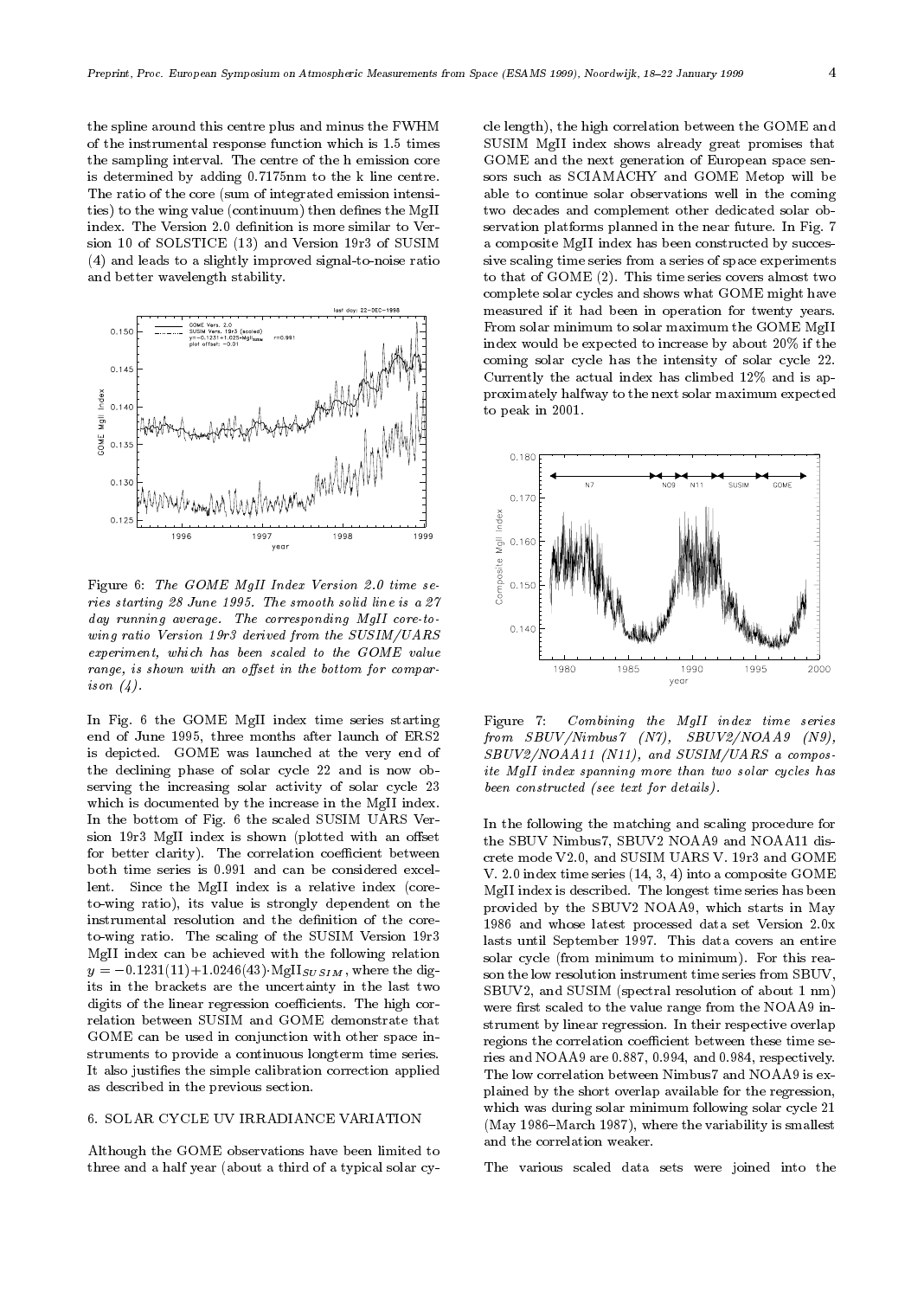

Figure 8: The composite Mg II index smoothed with a 27 day running average. Solar cycles 22 and 23 started in September 1986 and May 1996, respectively, where the number of sunspots in a 13-month smoothed time series reaches its minimum value (see http://www.dxlc.com/solar/cyclcomp.html).

composite index set as follows: 7 November 1978 - 28 February 1987 (Nimbus 7), 1 March 1987 - 28 February 1989 (NOAA9), 1 March 1989 - 31 December 1991 (NOAA11), 1 January 1992 - 27 June 1995 (SUSIM), and 28 June 1995 - 22-DEC-1998 (GOME). The final scaling of the low resolution composite index was done by lin ear regression of the NOAA9 scaled SUSIM time series to the high resolution GOME time series. In Fig. 8 the composite MgII index smoothed with a 27-day running average is shown.

Figure 9 depicts the wavelength dependent UV irradi ance variation for a 1% change in the GOME MgII V. 2.0 index. Since GOME has not measured under solar maximum condition, the SOLSTICE irradiance data (5) from four representative days (2-FEB-1992 MgII=0.1624, 29-MAR-1992 0.1511, 15-APR-1993 0.1418, 2-JAN-1995 0.1373) covering various phases of the solar cycle from maximum to minimum have been fitted to a straight line as a function of the composite MgII index value. The slope provides the ratio of solar irradiance change at a given wavelength to a change in the MgII index. Since GOME and SCIAMACHY have similar spectral resolution in the near UV than SOLSTICE  $(\approx 0.24 \text{ nm})$ , the irradiance changes in Fig. 9 are representative of expected changes in the GOME and SCIAMACHY spectral irradi ancea. The SOLSTICE data also provides information in the 120-240nm region not covered by GOME and SCIA-MACHY.

# 7. CONCLUSION

This work has demonstrated that despite a lack of an absolute inflight recalibration the GOME solar observations can be utilised to derive a time series of a proxy solar activity indicator for longterm studies of solar-terrestrial interaction studies. The series of European sensors starting with GOME, SCIAMACHY ENVISAT (launch in 2000) and the second generation GOME2 (launch in 2003) and



Figure 9: Wavelength dependent UV irradiance changes in percent for a 1% change in the composite MgII index as derived from SOLSTICE UARS solar data (5). The  $10\sigma$  error is indicated by the error bars, which have been plotted with an offset for better clarity. The irradiance changes in the near UV are representative of those expected for GOME and SCIAMACHY, since they have similar spectral resolution.

GOME3 (2008) aboard the METOP series will provide continuation in observation in solar activity throughout the entire solar cycle 23 and the beginning of solar cycle 24. However, sufficient overlap between different space missions are a prerequisite in establishing a longterm record of solar variability by cross correlation, which exceeds the lifetime of a single space instrument.

## ACKNOWLEDGEMENTS

Part of this work was funded by the BMBF grant 50EE9440 and the University of Bremen. The author thanks Dr. Rich Cebula, Raytheon STX Corporation, Dr. Lynton Floyd, Naval Research Laboratory, and Dr. Gary Rottman, LASP Colorado, for providing solar data from the SBUVs, SUSIM and SOLSTICE missions, re spectively.

#### REFERENCES

1. Weber M & al 1998, GOME solar UV/VIS irradiance measurements between 1995 and 1997 -First results on proxy solar activity studies, Sol. Phys., 177, 63-77, see also  $\frac{\text{http://www.iup.physik.uni-}}{\text{http://www.iiup.physik.uni-}}$ bremen.de/ifepage/weber/gomemgii.html.

2. DeLand M & Cebula R 1993, Composite MgII solar activity index for solar cycles 21 and 22, J. Geophys. Res., 98, 12,809-12,823.

3. Cebula R & DeLand M 1998, Comparisons of the NOAA 11 SBUV/2, UARS SOLSTICE, and UARS SUSIM MgII solar activity proxy indices, Sol. Phys., 177, 117{132, see also http://ssbuv.gsfc.nasa.gov/solar.html.

4. Floyd L & al 1998, Solar cycle 22 UV spectral irradiance variability: Current measurements by SUSIM UARS, Sol. Phys., 177, 79-87, see also http://wwwsolar.nrl.navy.mil/susim uars.html.

nge in % for 1% incre se in GOME MgII inde: